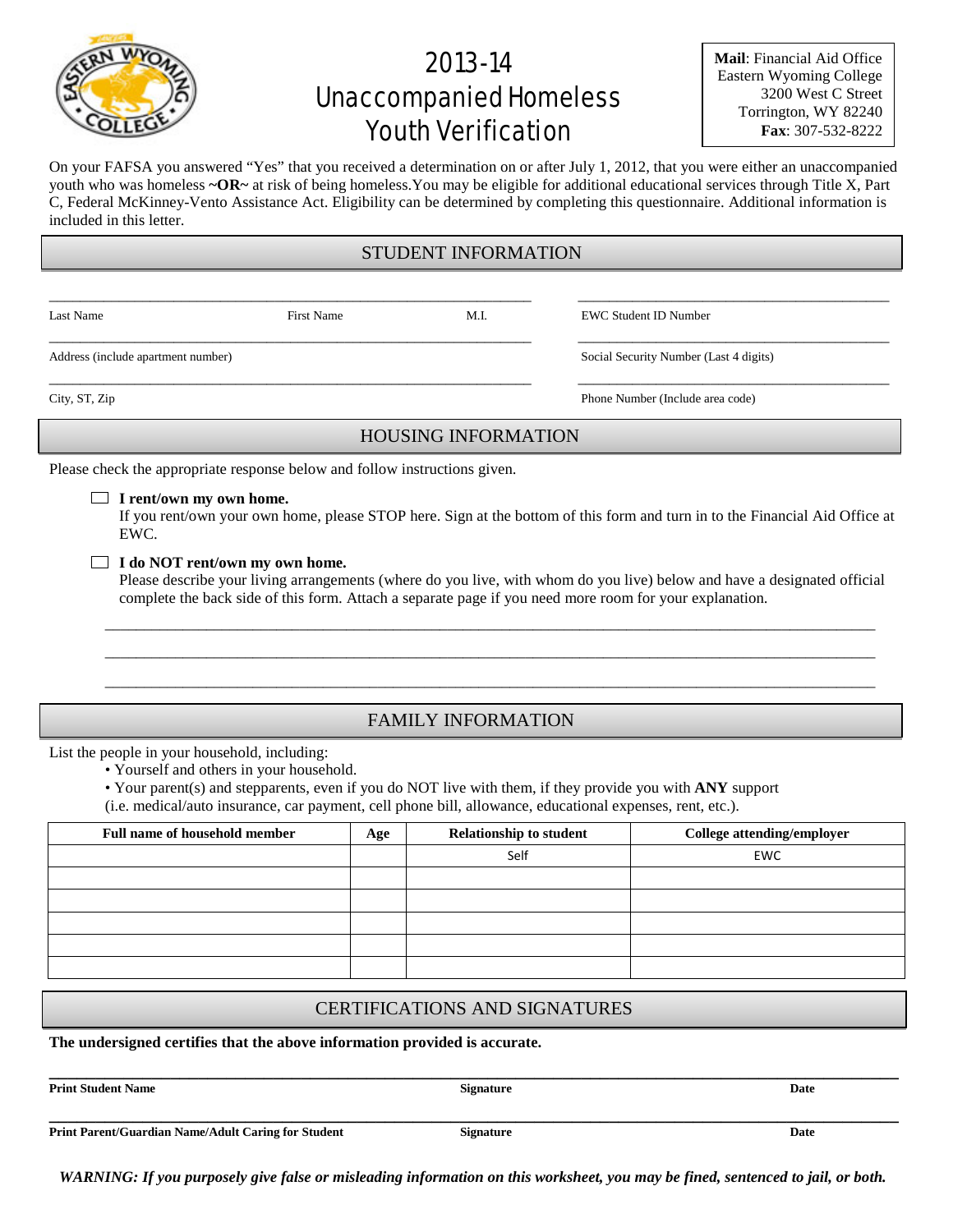## 2013-2014 Unaccompanied Homeless Youth Verification

*For the Purposes of Federal Financial Aid*

## **This form is to be completed by a designated official**

I am providing this letter of verification as a (check one):

A McKinney-Vento School District Liaison

 $\Box$  A director or designee of a HUD-funded shelter *(shelter name)*:

A director or designee of a RHYA-funded shelter *(shelter name)*:\_\_\_\_\_\_\_\_\_\_\_\_\_\_\_\_\_\_\_\_\_\_\_\_\_\_\_\_\_\_\_\_\_\_\_\_\_\_\_

This letter is to confirm that \_\_\_\_\_\_\_\_\_\_\_\_\_\_\_\_\_\_\_\_\_\_\_\_\_\_\_\_\_\_\_\_\_\_\_\_\_\_\_\_\_\_\_\_\_\_\_\_\_\_was: *Print student name*

 **an unaccompanied homeless youth after July 1, 2012.** *After July 1, 2012, the student listed above was living in a homeless situation, as defined by Section 725 of the McKinney-Vento Act, and was not in the physical custody of a parent or guardian.* 

 **an unaccompanied, self-supporting youth at risk of homelessness after July 1, 2012.** *After July 1, 2012, the student listed above was not in the physical custody of a parent or guardian, provides for his/her own living expenses entirely on his/her own, and is at risk of losing his/her housing.* 

As per the College Cost Reduction and Access Act (Public Law 110-84), I am authorized to verify this student's living situation. No further verification by the Financial Aid Administrator is necessary. Should you have additional questions or need more information about this student, please contact me at the number listed below.

| <b>Authorized Signature</b>                                                  |              | Date                                                   |      |
|------------------------------------------------------------------------------|--------------|--------------------------------------------------------|------|
| <b>Print Name</b>                                                            |              | Telephone Number                                       |      |
| Title                                                                        |              |                                                        |      |
| Agency                                                                       |              |                                                        |      |
|                                                                              |              |                                                        |      |
|                                                                              |              | <b>School Use Only</b>                                 |      |
| <b>Approved</b><br><b>Denied</b><br><b>Requested Additional Information:</b> |              |                                                        |      |
| <b>Print School Contact</b>                                                  | <b>Title</b> | <b>Signature</b>                                       | Date |
| Return completed form to:                                                    |              |                                                        |      |
|                                                                              |              | <b>Eastern Wyoming College</b><br>Financial Aid Office |      |
|                                                                              |              | 3200 West C Street                                     |      |
|                                                                              |              | Torrington, WY 82240                                   |      |
|                                                                              |              | (307) 532-8224 or 1-866-327-8996 Ext 8224              |      |
|                                                                              |              | Fax: (307) 532-8222                                    |      |